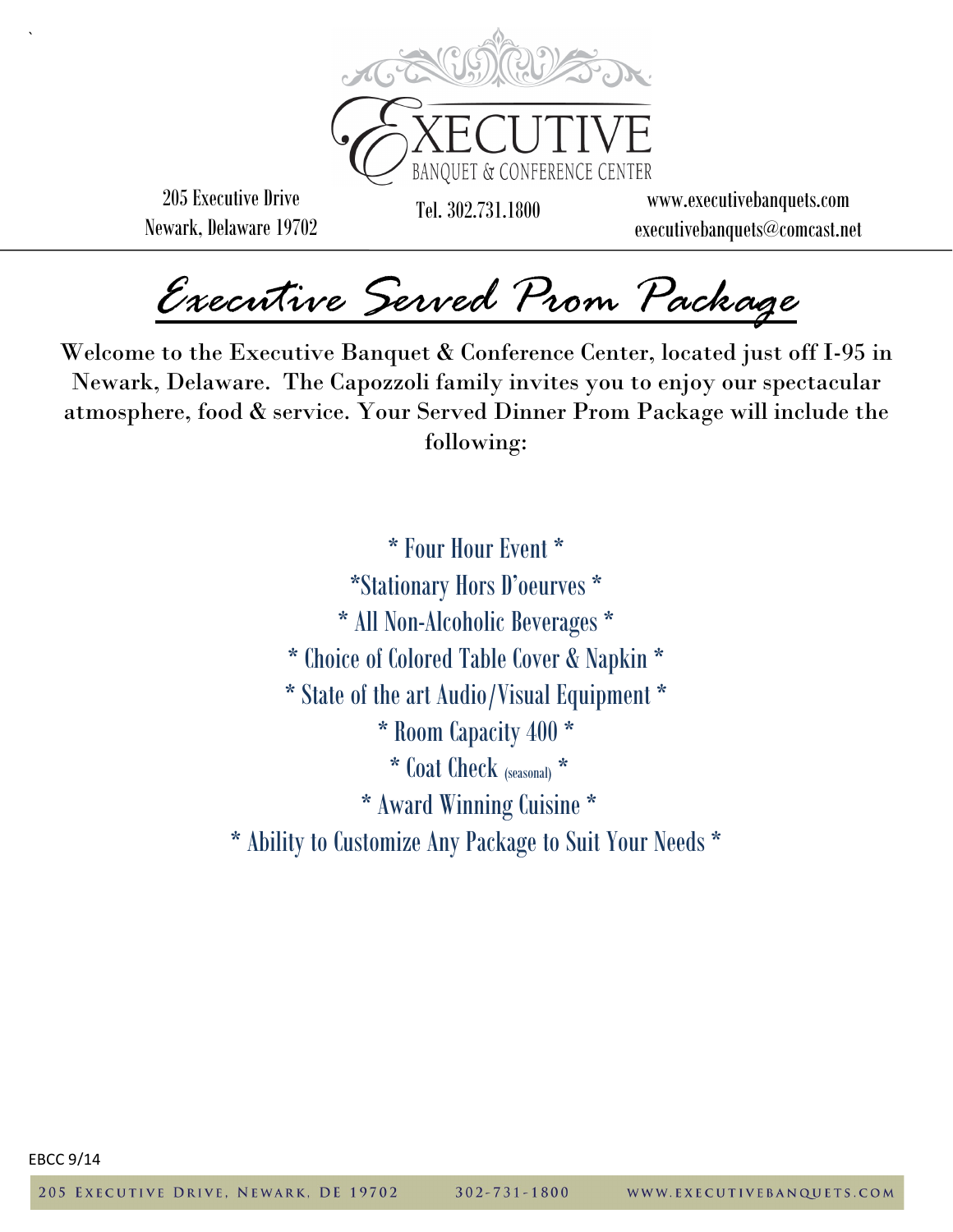# \$56.00 per person

# Dinner Includes: Cocktail Hour with Assorted Cold & Hot Presentations

# Choice of One Salad or Soup

Choice of Two Entrees \*Third Entrée can be added for \$3.00 per person\* All Entrees will be accompanied by your choice of Starch & Vegetable

Choice of Dessert to be Served or Stationed

# **Cocktail Hour** Stationary Hot and Cold Presentations:

All Included:

**International Cheeses & Pepperoni**

An Array of International Cheeses to include, Smoked Gouda, Havarti Dill, Sharp Cheddar, Monterey Pepper Jack & Cooper Sharp, Decoratively Arranged with Smoked Pepperoni, Garnished with Fresh Seasonal Fruit

### **Fresh Garden Crudite**

An Assortment of Fresh Vegetables Including, Baby Carrots, Celery Ribs, Tri Colored Bell Pepper Strips, English Cucumber, Broccoli Florets, Cauliflower, Cherry Tomatoes and Radishes, Served with a Creamy Ranch Dipping Sauce

### **Tomato Basil Bruschetta**

Fresh Plum Tomatoes, Diced with Red Onion, Garlic, Fresh Basil, Extra Virgin Olive Oil and Seasonings, Served with Freshly Baked Crostini

# **Hot Stationed Hors D'oeuvre**

Select one to be placed in a Chafing Dish: \*Fried Three Cheese Ravioli \*Chicken Cordon Bleu \*Coconut Shrimp \*Vegetable Egg Rolls

# **Butler Passed Hors D'oeuvres(Additional Pricing would Apply)**

Choose 5 from the enclosed list

\*Cheesesteak Sliders \*Mini Crab Cakes \*Scallops Wrapped in Bacon \* Coconut Shrimp \*Spanikopita \*Jalapeno Poppers \*Brie & Raspberry in Phyllo \*Coconut Shrimp \*Vegetarian Pot Sticker \*Thai Spring Roll \*Smoked Chicken Quesadilla<br>\*Asian Shrimp Wrap \*Clams Casino \* Sesame Chicken Tenders \*Asian Shrimp Wrap \* Clams Casino \*Boneless Buffalo Tenders \*Chicken Cordon Blue \*Asiago Risotto Bites \*Franks in a Blanket \*Mushroom Vol Au Vent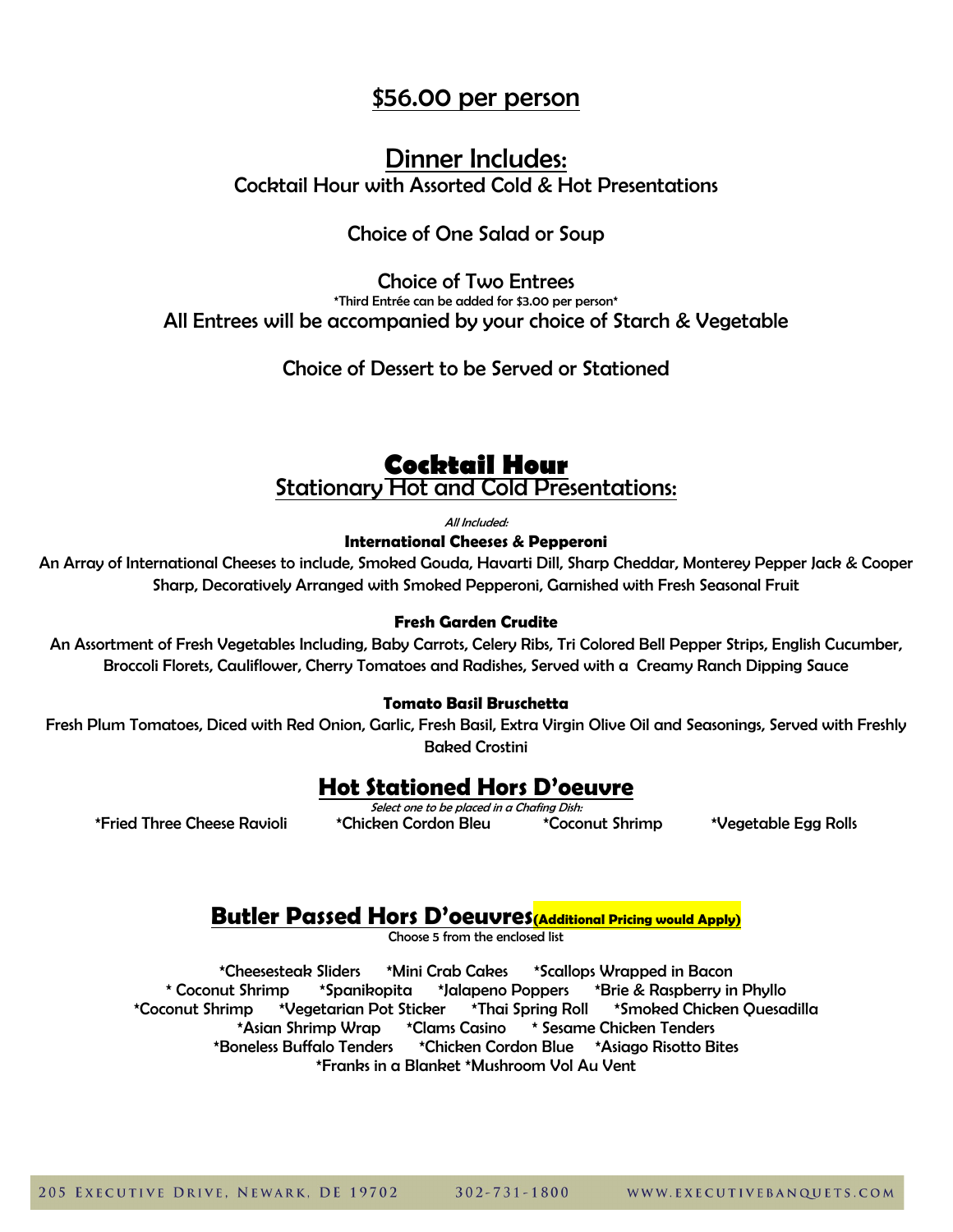# **Salad Selections**

(Maybe Served )

### **Classic Caesar Salad**

Crisp California Romaine Lettuce, Shredded Romano Cheese and Home Made Garlic Croutons tossed with a Creamy Caesar Dressing

#### **Capozzoli's Salad**

This Original Salad is Comprised of Assorted Greens, Topped with Tomatoes, Cucumbers, Garbanzo Beans, Dried Cranberries & Aged Cheddar Cheese, Topped with a House Made Signature Dressing

### **Spring Mix Salad**

Baby Leaf Field Greens, Strawberries, Candied Walnuts, Crumbled Gorgonzola Cheese and with a Raspberry Vinaigrette Dressing

#### **Executive Garden Salad**

Fresh Seasonal Greens accompanied with Cherry Tomatoes, Black Olives, Cucumbers, Sweet Red Onion and Herbed Croutons with Our Own Balsamic Vinaigrette

#### **or**

# **Soup Selections**

#### **Italian Wedding Soup**

Mom-Mom Alice's Classic Escarole Soup with Chicken, Meatballs, Pecorino Romano Cheese and Eggs

### **Kennett Square Wild Mushroom**

Rich and Creamy Blend of Exotic Kennett Square Mushrooms

### **Cream of Broccoli & Cheddar**

Tender Broccoli Pureed in a Rich Creamy Broth, Finished with Real Wisconsin Cheddar Cheese

### **Traditional Chicken Soup**

Home Made Broth with Tender Bites of Chicken served with either Rice or Pasta

#### **Lobster Bisque – \$1.00 per person**

Tender Chunks of Lobster with a Creamy Seafood Broth

#### **Roasted Tomato Bisque**

Crushed Fire-Roasted Tomatoes with Heavy Cream Simmered with Basil and Garlic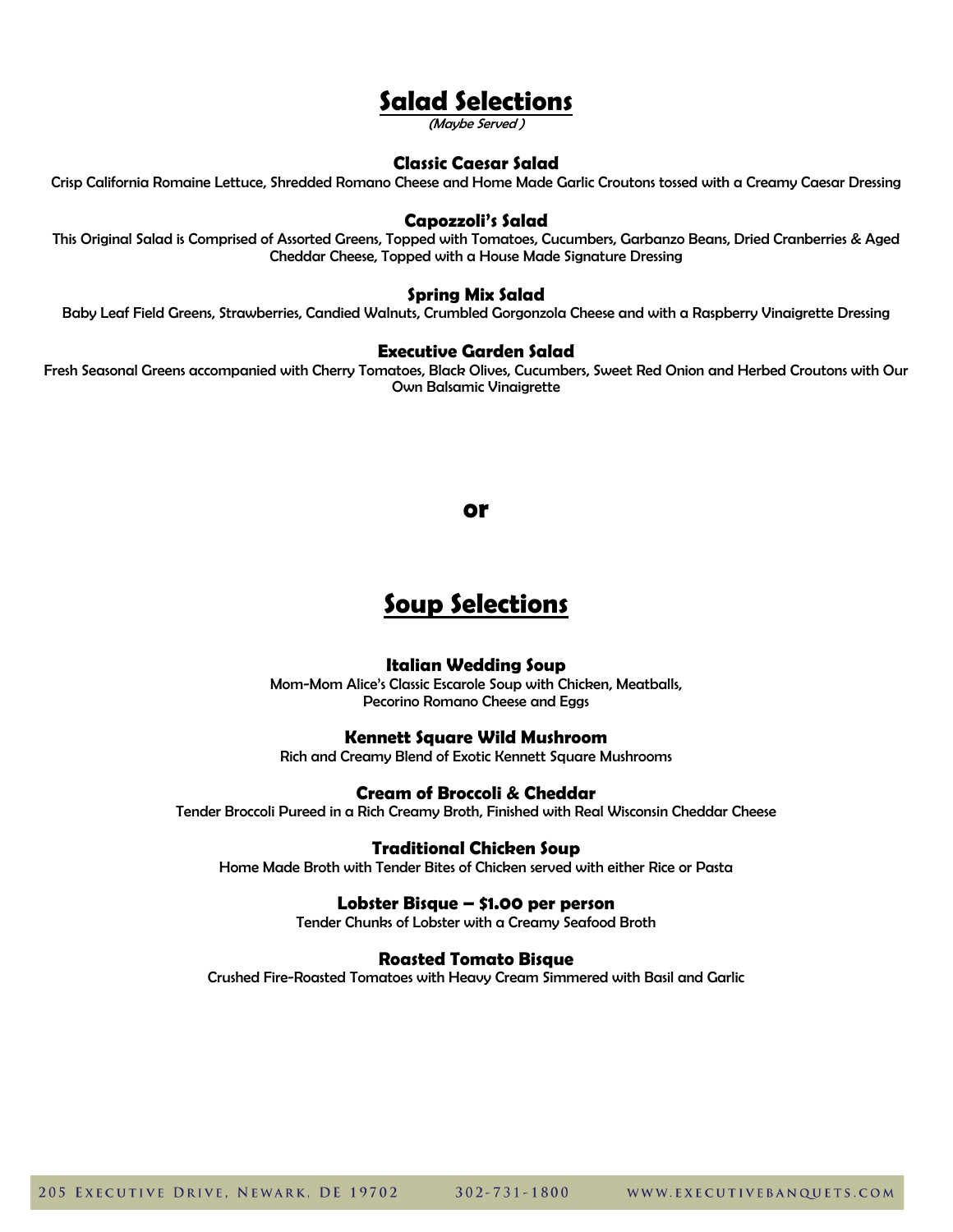# **Entrees:**

Choice of Two Entrees, add a third entrée for \$3.00 per person

# **Poultry Selections:**

### **Chicken Saltimbocca**

Pan Seared Chicken Breast Topped with Prosciutto di Parma & Mozzarella Cheese, Served with a Marsala-Sage Sauce

### **Chicken Alexa**

Pan Seared Chicken Breast Topped with Baby Spinach, Fire Roasted Red Peppers & Provolone Cheese, Served with a Cabernet Demi Glace

### **Chicken Cordon Bleu**

Pan Seared Chicken Breast, Topped with Shaved Honey Ham & Jarlesburg Cheese, Served with a Dijon Cream Sauce

## **Chicken Marsala**

Pan Seared Chicken Breast with Kennett Square Mushrooms, Topped with a Marsala Wine Demi Glace

## **Chicken Alicia**

Boneless Breast of Chicken Filled with a Mushroom & Herb Stuffing, Served with Sauce Supreme

### **Chicken Parmigiano**

Breaded Chicken Breast Topped with Basil Marinara Sauce, Mozzarella Cheese & Pecorino Romano Cheese

### **Chicken Chesapeake - Add \$1.00 per person**

Boneless Chicken Breast Topped with our Homemade Crab Imperial, Served with an Old Bay Cream Sauce

### **Chicken Jaclyn - \$Add \$2.00 per person**

Grilled Chicken Breast, Topped with Prosciutto, Red Peppers & Mozzarella Cheese, Served with a White Wine Cream Sauce with Diced Tomatoes & Jumbo Lump Crab Meat

### **Chicken Jillian–Add \$1.00 per person**

Grilled Chicken Breast, Topped with Tender Shrimp and & Creamy Tomato Sauce infused with Truffle Oil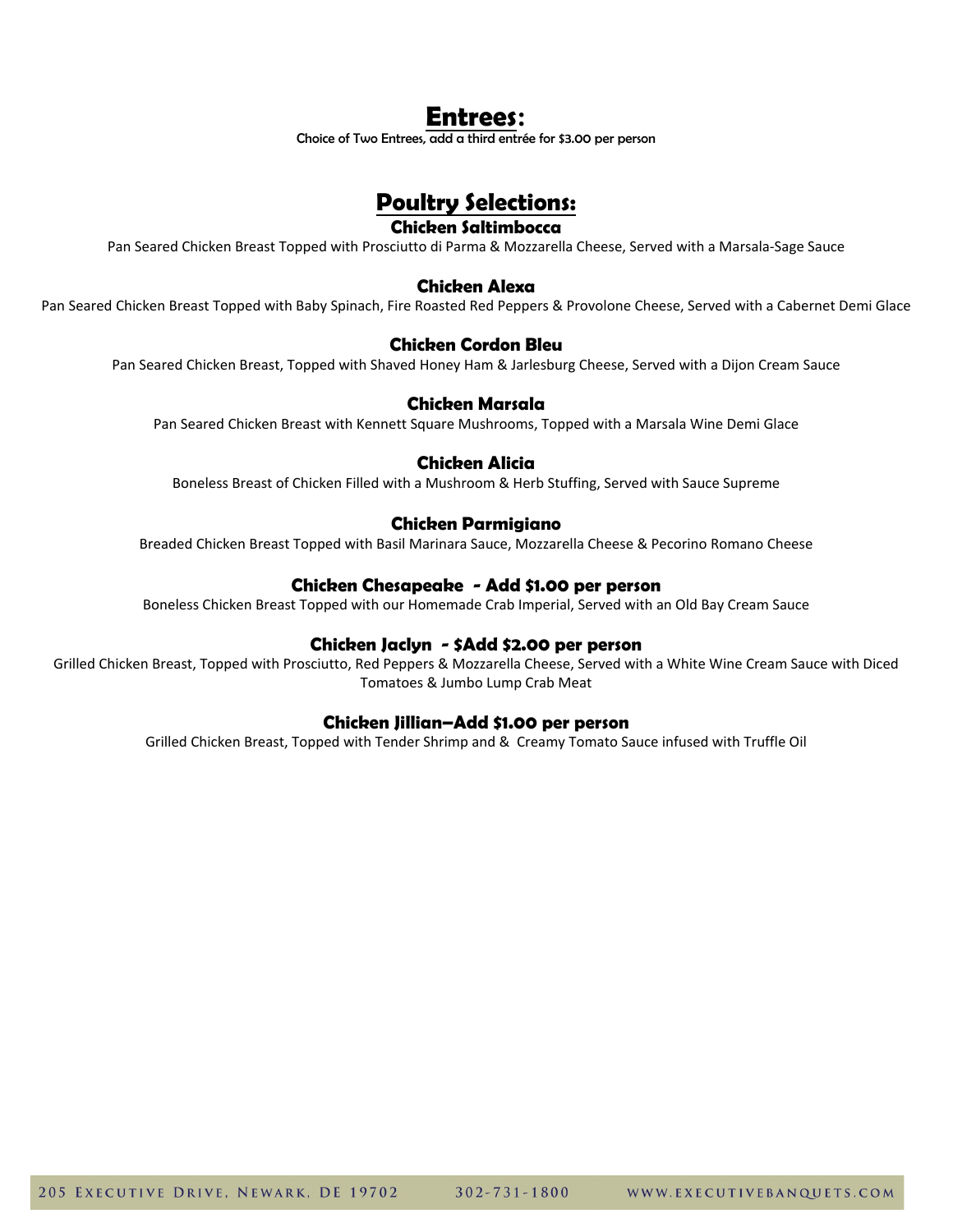# **Beef and Pork Selections**

### **Filet of Sirloin**

Eats Just like a Filet Mignon Without The Price Tag!!

# **Grilled Filet Mignon–Add \$4.00 per person**

Grilled Center Cut Filet Mignon, Topped with a Caramelized Onion Demi Glace



## **New York Strip Steak –Add \$2.00 per person**

Prime New York Strip, Grilled Then Topped with a Roasted Garlic Butter

## **Surf & Turf – Pricing Varies**

Enjoy a Combination of any of our Entrees, Sure to Please all of your guests

### **Grilled Pork Tenderloin –Add \$1.00 per person**

Grilled Medallions of Pork Tenderloin, Served with a Crispy Prosciutto & Red Peppers Salad, Drizzled with an Aged Balsamic Reduction

# **Seafood Selections**

### **Capozzoli's Crab Cakes–Add \$2.00 per person**

Just the Right Combination of Jumbo Lump & Claw Meat to Make the Perfect Crab Cakes, Broiled, Served with a Red Pepper Coulis

### **Boston Scrod –Add \$1.00 per person**

Fresh Boston Scrod, Topped with a Fresh Herbed Crust & Baked

## **Stuffed Flounder**

Fresh Filet of Flounder, Stuffed with our Homemade Crab Imperial, Drizzled with a Lemon Garlic Butter & Broiled, Served with a Fresh Lemon Wheel

## **Atlantic Salmon**

Fresh Atlantic Salmon Pan Seared, Topped with a Sweet Honey Dijon Glaze or a Teriyaki Glaze

**Stuffed Shrimp Imperial –Add \$3.00 per person** Jumbo Shrimp, Butterflied, Then Stuffed with our Homemade Crab Imperial & Broiled to Perfection

# **Starch Selections**

**(Choice of One)** 

## **Roasted Red Bliss Potatoes**

### **Au Gratin Potatoes**

### **Mashed Potatoes**

We offer a wide variety of Mashed Potatoes to include: Plain, Garlic Mashed, Yukon Gold, Cheddar, Horseradish & Sweet Mashed

## **Baked Potato**

**Wild Rice Pilaf** 

# **Vegetable Selections**

**(Choice of One)** 

## **French Green Beans**

**Tuscany Blend** Broccoli, Cauliflower, Baby Carrots & Red Peppers

> **Broccoli Crowns** Topped with a Citrus Butter

### **Roasted Asparagus Spears**

Oven Roasted Topped with Clarified Butter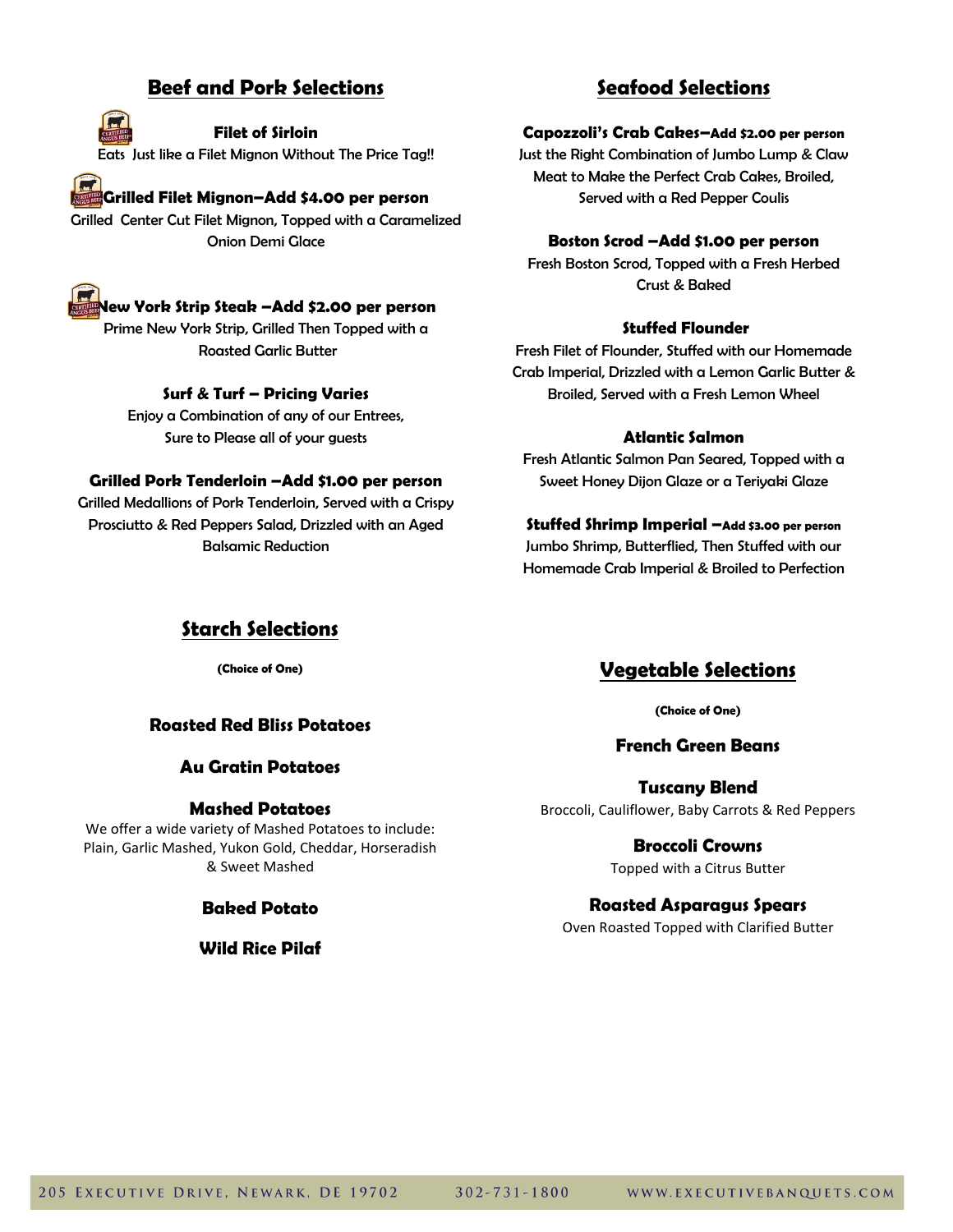# **Dessert**

# **Oreo Cookie Mouse Chocolate Mousse with White Chocolate Shavings Brownie Sundae with Vanilla Bean Ice Cream Warm Apple Pie Homemade Ice Cream Sandwich New York Style Cheesecake with Fresh Fruit Topping**

**Capozzoli's Viennese Table -** Enjoy a wide variety of miniature Italian pastries & cakes, decoratively arranged on a buffet table

# **Additional DessertStations**

## **Chocolate Fondue Station - \$7.00 per person**

Strawberries, Pound Cake, Pretzels, Pineapple chunks, and marshmallows for your dipping pleasure

### **Flambé Station - \$4.00 per person**

Classic Bananas Foster & Cherries Jubilee, Flambéed to Order. Served Over French Vanilla Ice Cream

### **Ice Cream Sundae Bar - \$2.00 per person**

Bring Back Your Childhood Memories, By Creating Your Own Personal Sundae. With your Choice of Vanilla or Chocolate Ice Cream, Top it with a selection of: Wet Nuts, Crushed Cherries, Pineapple, Sliced Strawberries, Rainbow Jimmies, Marshmallows, Reeses Pieces, Nutter Butter Crumbs, Oreo Crumbs, Chocolate Fudge, Carmel Sauce & Whipped Cream